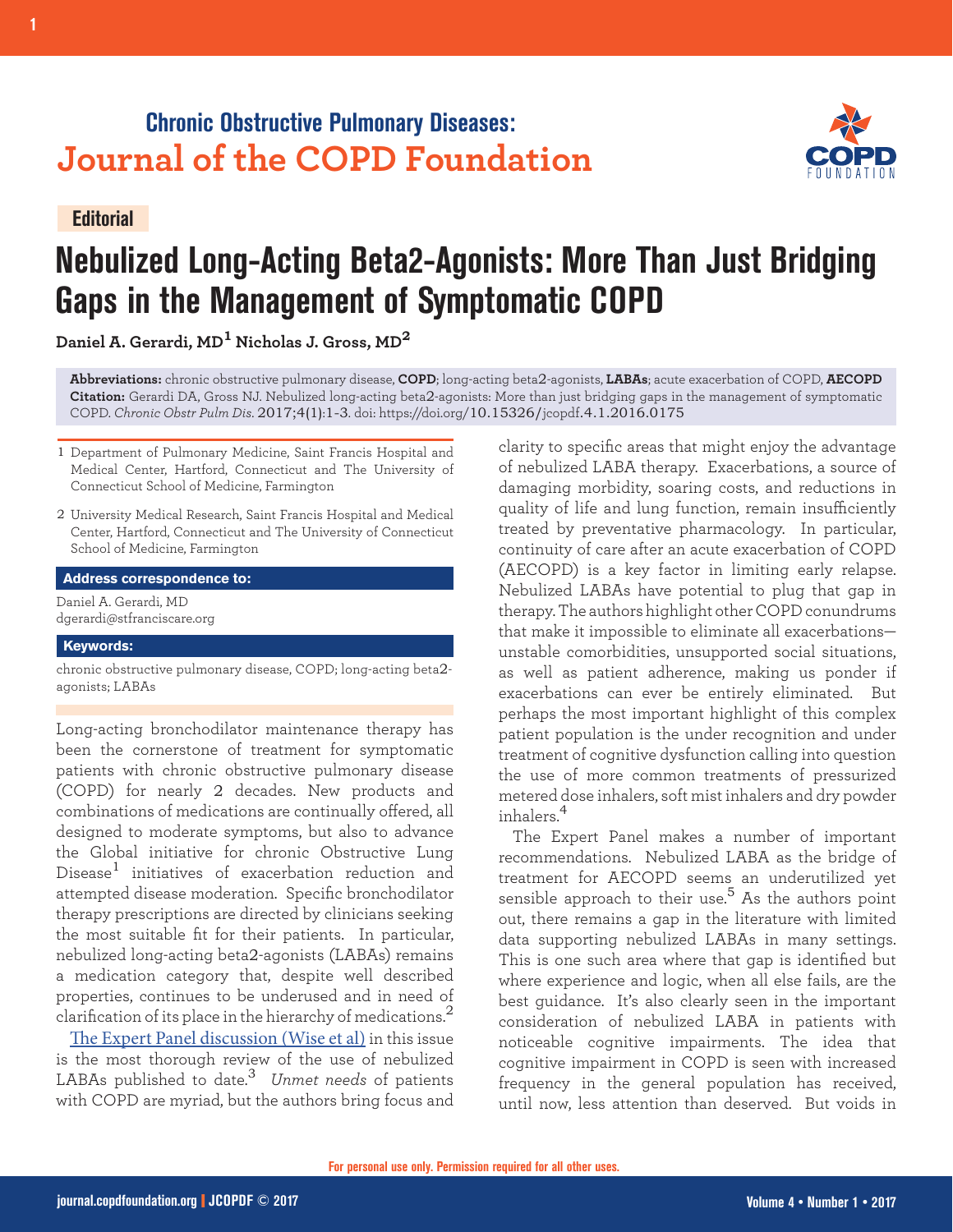measuring such cognitive impairments are substantial. What is the best test to screen our patients? How should busy clinicians efficiently screen their patients? These are gaps in potential care that must be bridged. Are nebulized LABAs truly better in this patient population? More evidence is needed in this area and should be the focus of future clinical research.

Identifying who should best benefit from nebulized LABA therapy remains debatable. Limited data and an ever broadening pharmacologic armamentarium add complexity to medical decision making. What is certain is that a thoughtful approach to each patient with individualized prescription planning is essential to best management. Facing an era where novel and expensive biologic agents are unfolding, with parenteral delivery and their mechanisms including their own set of potential adverse effects, can only add to systemic problems of COPD treatment. The authors have pushed us forward in the thinking on this as yet uncontained disease.